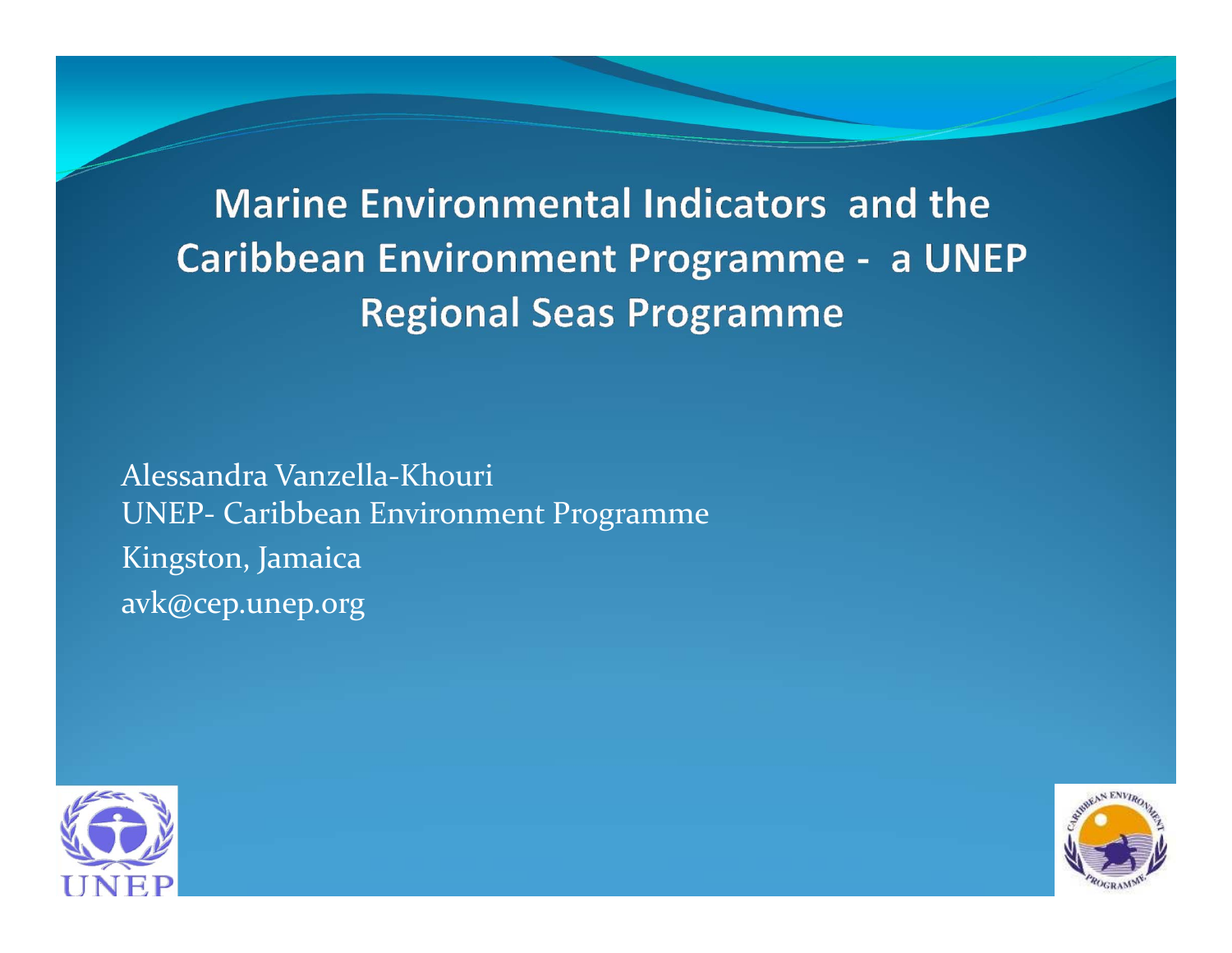#### **Wider Caribbean Region States & TerritoriesUNEP United States** 30N**Gulf of The Bahamas** $5<sub>N</sub>$ **Mexico Atlantic Turks & Caicos Is. OceanCuba**  $\varnothing$ **British Dominican** 20N**Virgin Is US Virgen Is Cayman Is. Republic HaitiAnguilla JamaicaBelize Puerto R<del>ico</del> Antigua & Barbuda MexicoSt. Kitts & NevisGuadeloupe Caribbean Sea p**<sup>o</sup> Dominica **Montserrat** 15N**Guatemala HondurasMartinique St. Vincent St. Lucia& the Grenadines Aruba Barbados Nicaragua Netherland GrenadaAntilles** $\infty$ **Trinidad & Tobago** 10N**Costa Rica VenezuelaPanamaPacific OceanGuyana Colombia**5N**French SurinameGuiana**0 262.5 525 1.050 Km  $\geq$   $\geq$   $\geq$   $\geq$   $\geq$   $\geq$   $\geq$   $\geq$   $\geq$   $\geq$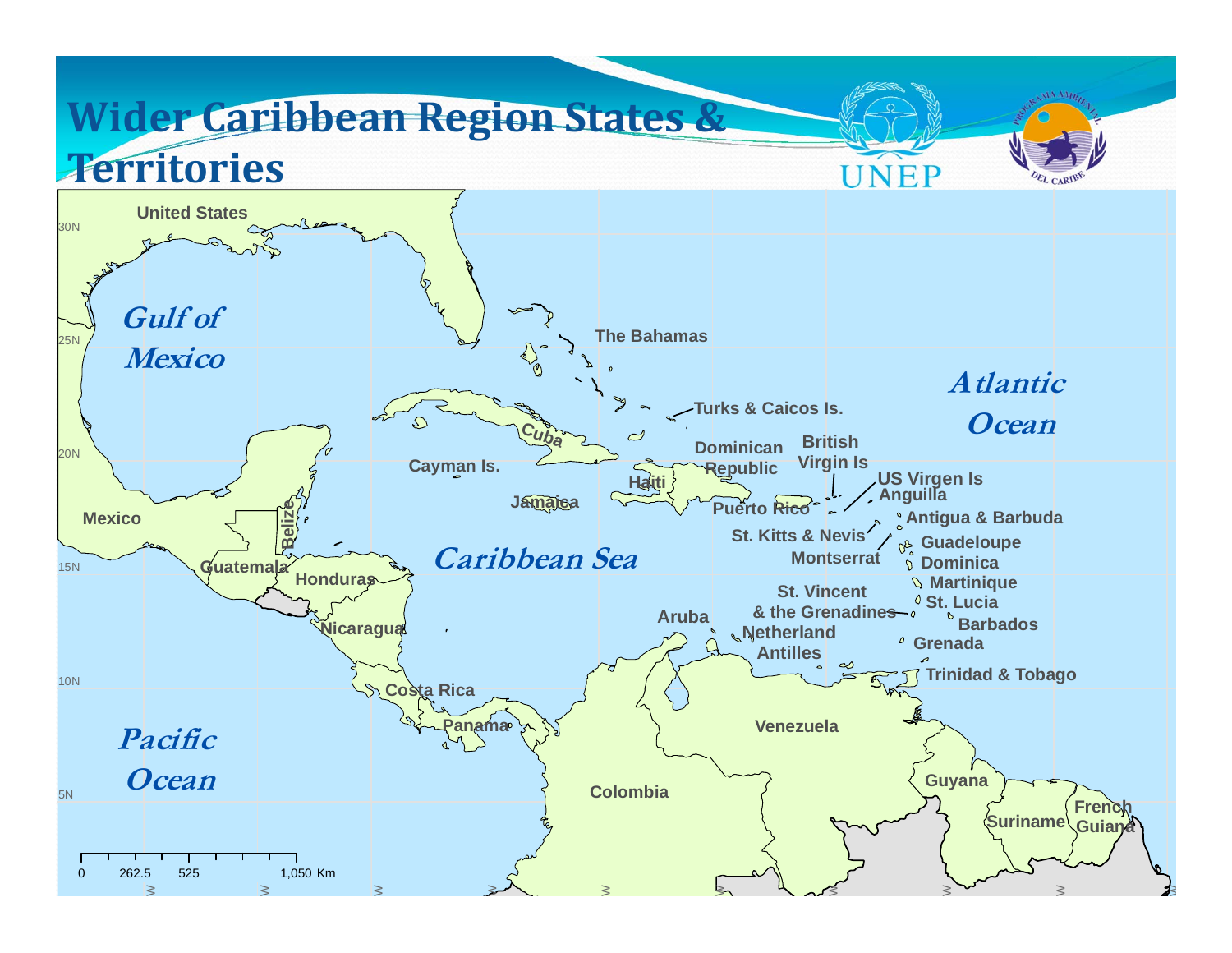# **CARTAGENA CONVENTION &PROTOCOLS**

**Cartagena Convention** *Adopted in 1983 Entered into force 1986*







**Specially Protected Areas and Wildlife Protocol (SPAW)** *Adopted in 1990 In force since <sup>2000</sup>*



*2010*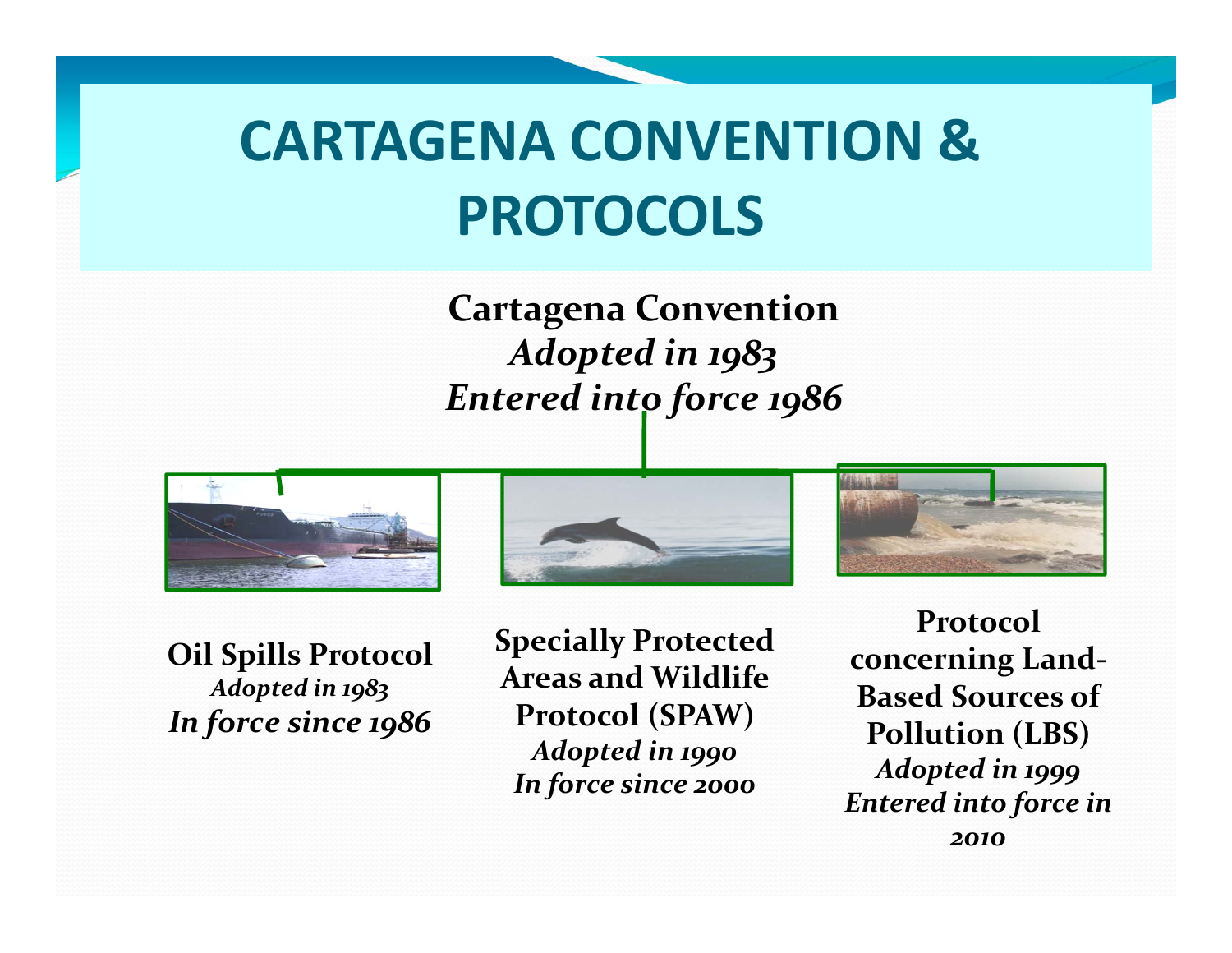# **Article 13Scientific & Technical Cooperation**

Cooperate in scientific research, monitoring & the exchange of data & other scientific information relating to the Convention

# **Article 16Meetings of the Parties**

Assess periodically the state of the environment in the Convention Area

#### **Article VI & XII of LBS Protocol**

**(vi) Identify & assess patterns & trends in the environmental quality of the Convention Area; (xii) Report on the State of the Convention Area;**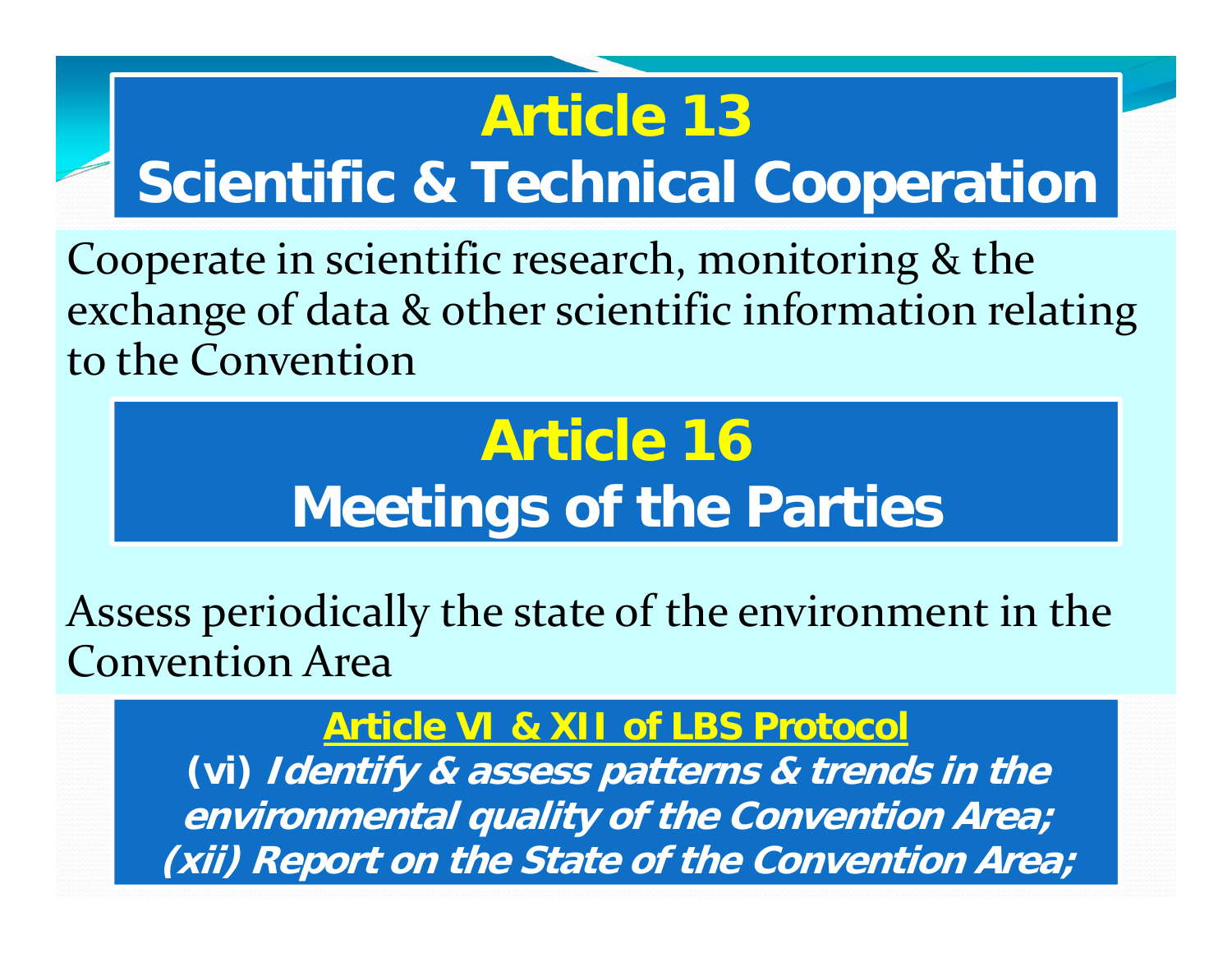### **CEP Reporting Mechanisms requiring Indicators**

Reporting template for the Cartagena Convention and its Protocols process indicators relating to policy-(every 2 yrs)

Report under SPAW Protocol (status of PAs, species, sensitive areas and policies) – awaiting biodiversity MEAs reporting process

Development of the State of Convention Area Report (under LBS Protocol) – process underway (4-6yrs)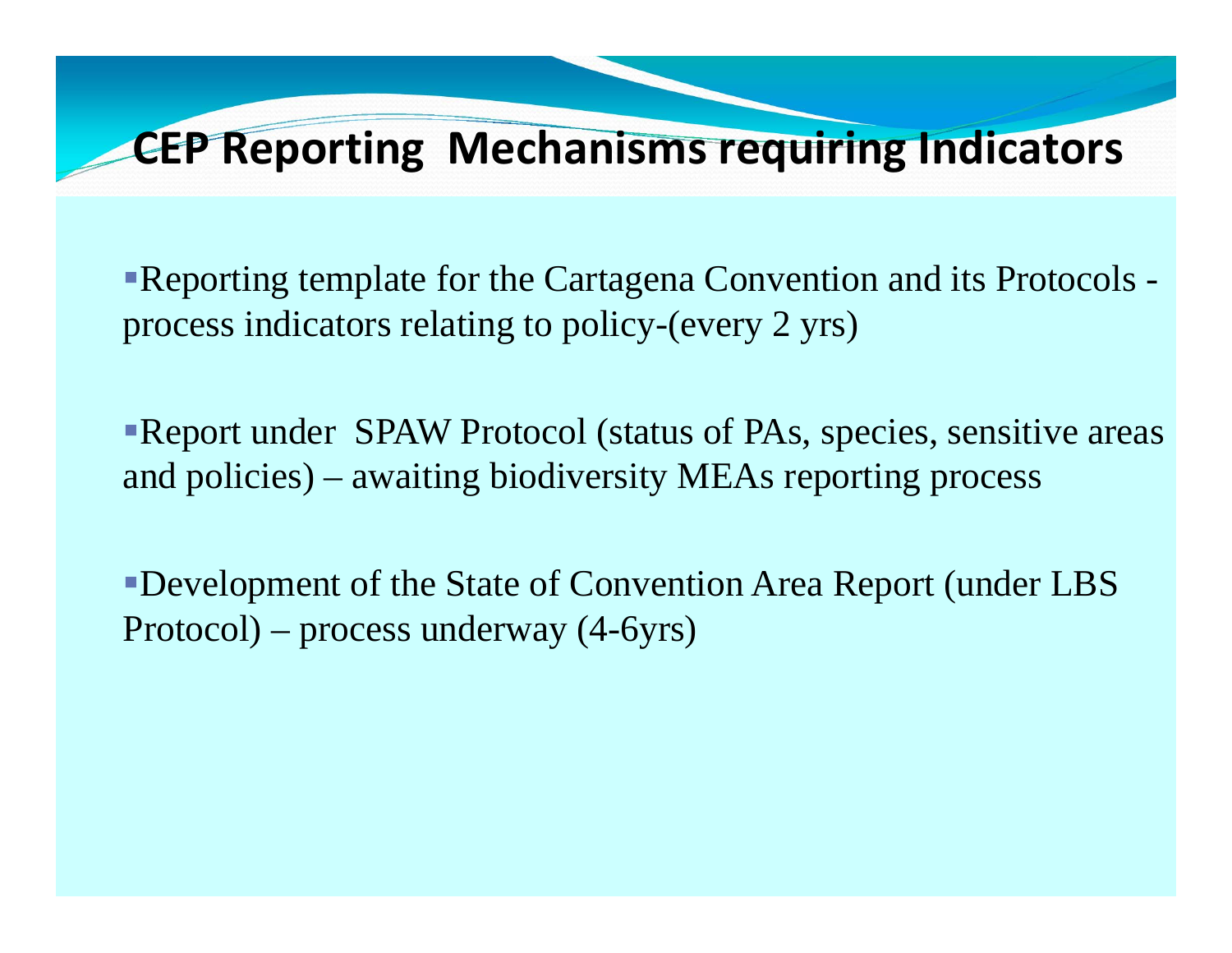### **CEP Data Bases/Indicators**

CAMPAM database on MPAs and PAs listed under SPAW (biodiversity) Protocol

GEF IWCAM Indicators Template for SIDS (PI, SRI & ESI)

GEF RePCAR Project

Marine Mammal database and maps, hosted by the SPAW RAC - www.car-spaw-rac.org

**-LBS pollutants loads (CEP Tech Reports, LBS RACs)**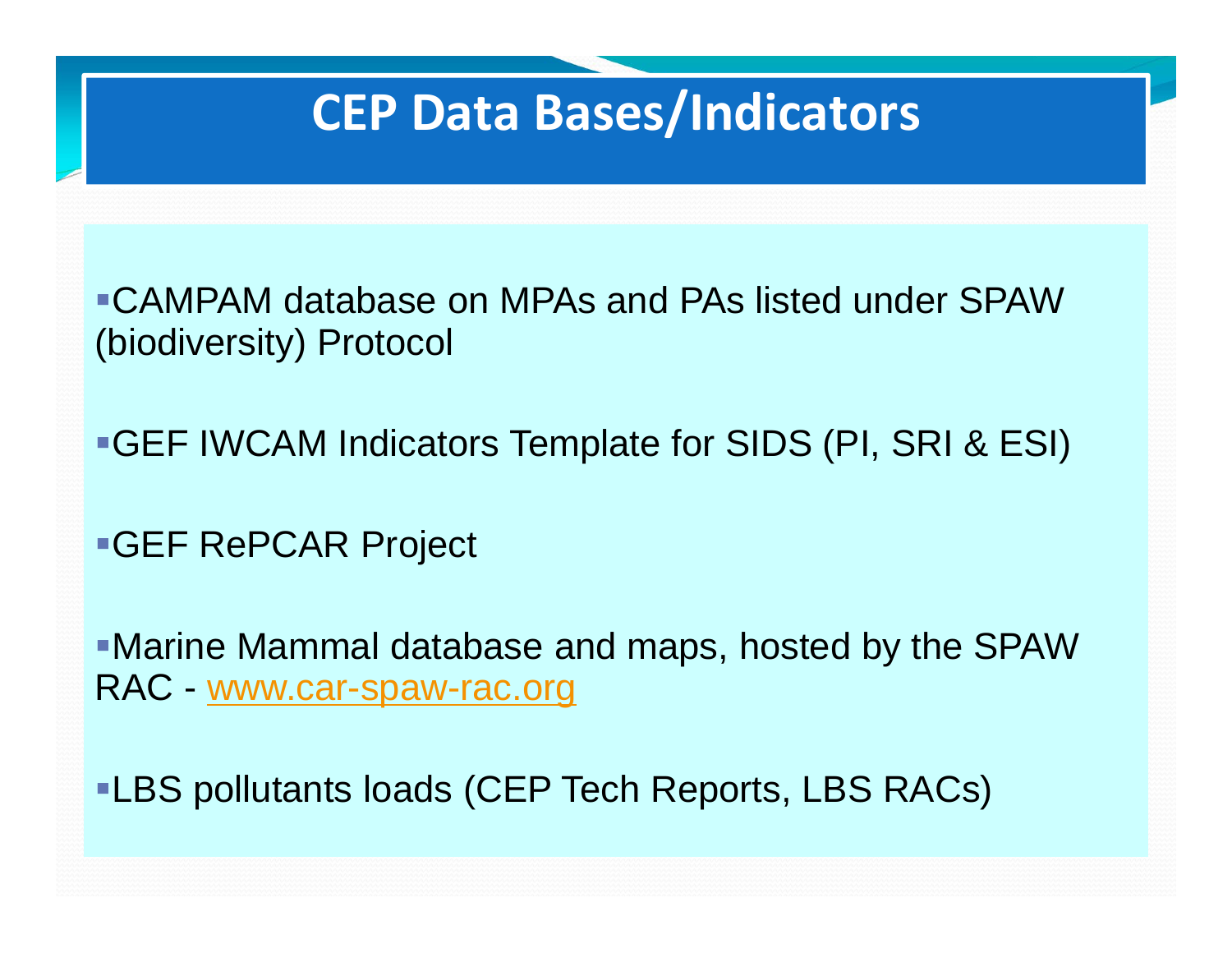### **Existing Supporting Mechanisms**

Government Experts: Scientific & Technical Advisory Committees (STACs) for Biodiversity & Pollution; Working Groups of Experts

- Regional Activity Centres (RACs) for the Protocols
- Regional Activity Networks (RAN): Collaborating Agencies & Partners
- Network of marine laboratories
- Links to relevant regional and global initiatives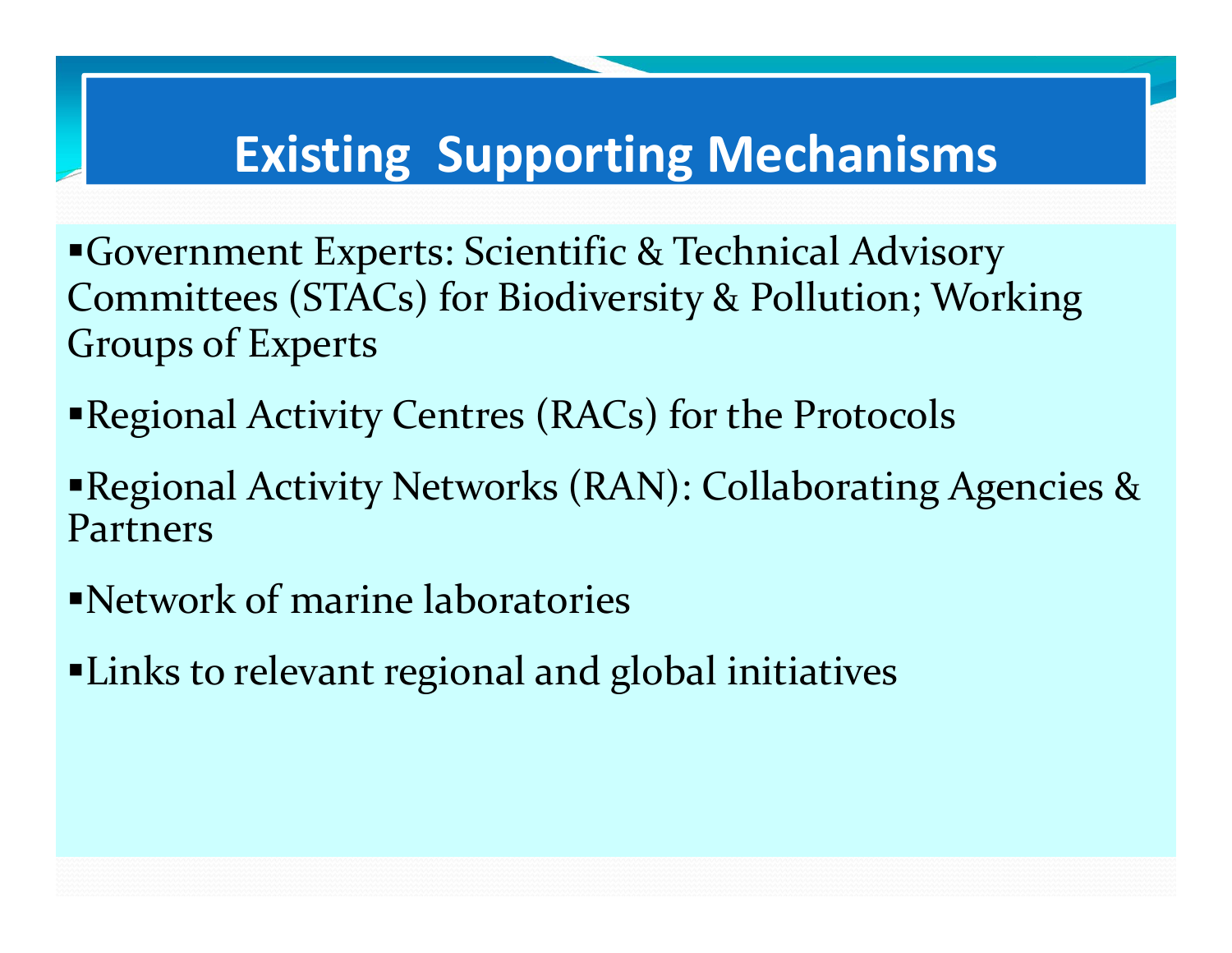#### **State of the Convention Area Report (SOCAR) under Article XII of the Land Based Sources (LBS) Protocol**

#### **Under discussion by Parties:**

- **Condition of watersheds and coastal areas (US Nat. Coastal Condition** Assessment program – **"cut values" for physical and water quality parameters** on *Good, Fair or Poor* ratings or Class <sup>I</sup> or II waters, (also repor<sup>t</sup> on HABs, fish kills etc.)
- Ξ Description of watersheds, coastal areas, and marine areas (GIS: discharge points, monitoring, urban centers, biological sensitive areas, economic activities, pollution areas)
- n Comparison of current environmental information on watersheds and coastal area conditions compared to cut values and previous information<br>(monitoring parameters proposed and "cut value" system)
- ο BMP to prevent, reduce and control pollution of the convention area
- $\blacksquare$ Challenges for LBS implementation (policy, technical and information)
- П Emerging issues

*\*To repor<sup>t</sup> every 4‐6 years*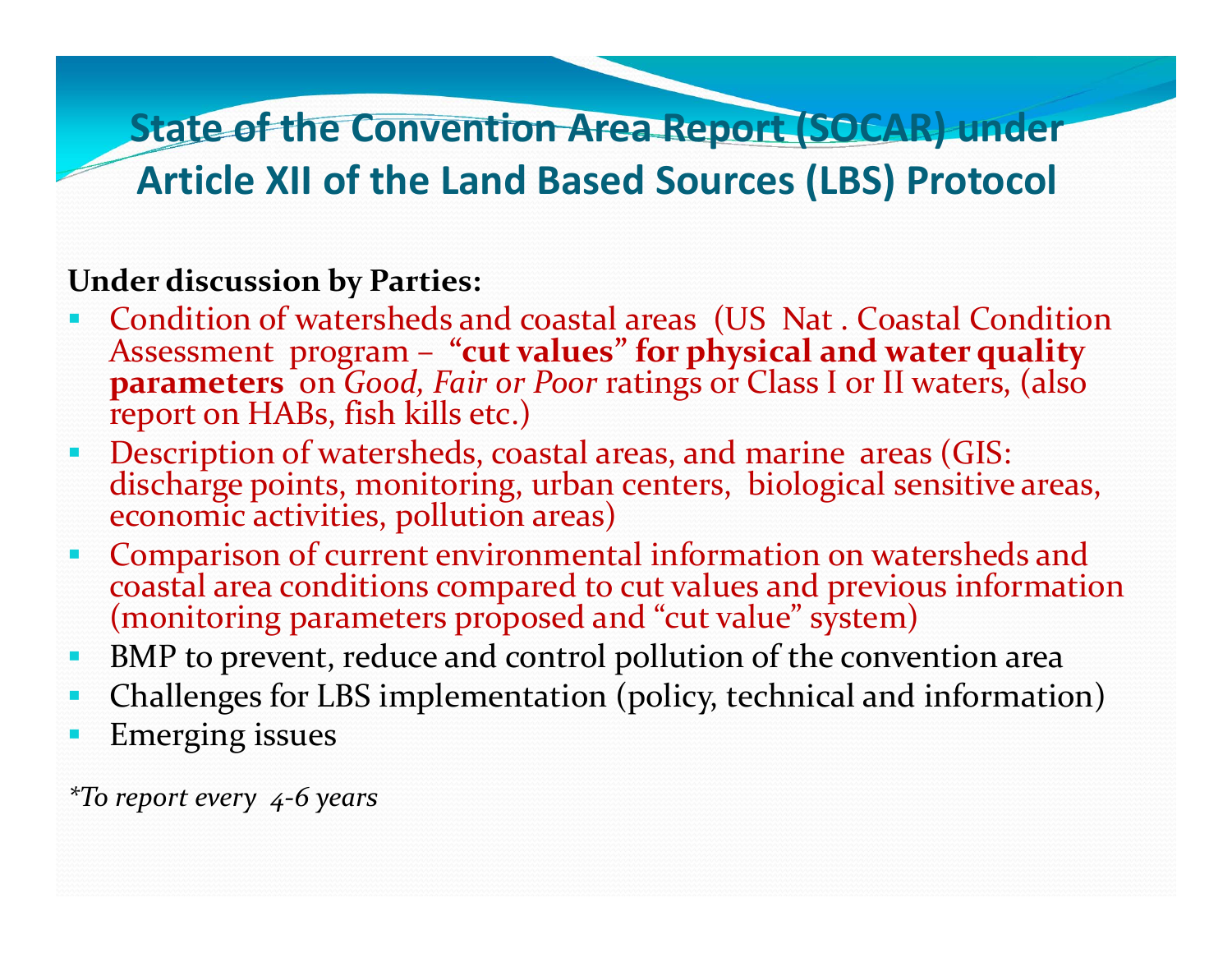

#### PROJECTS WITH A COASTAL AND/OR WATERSHED MONITORING COMPONENT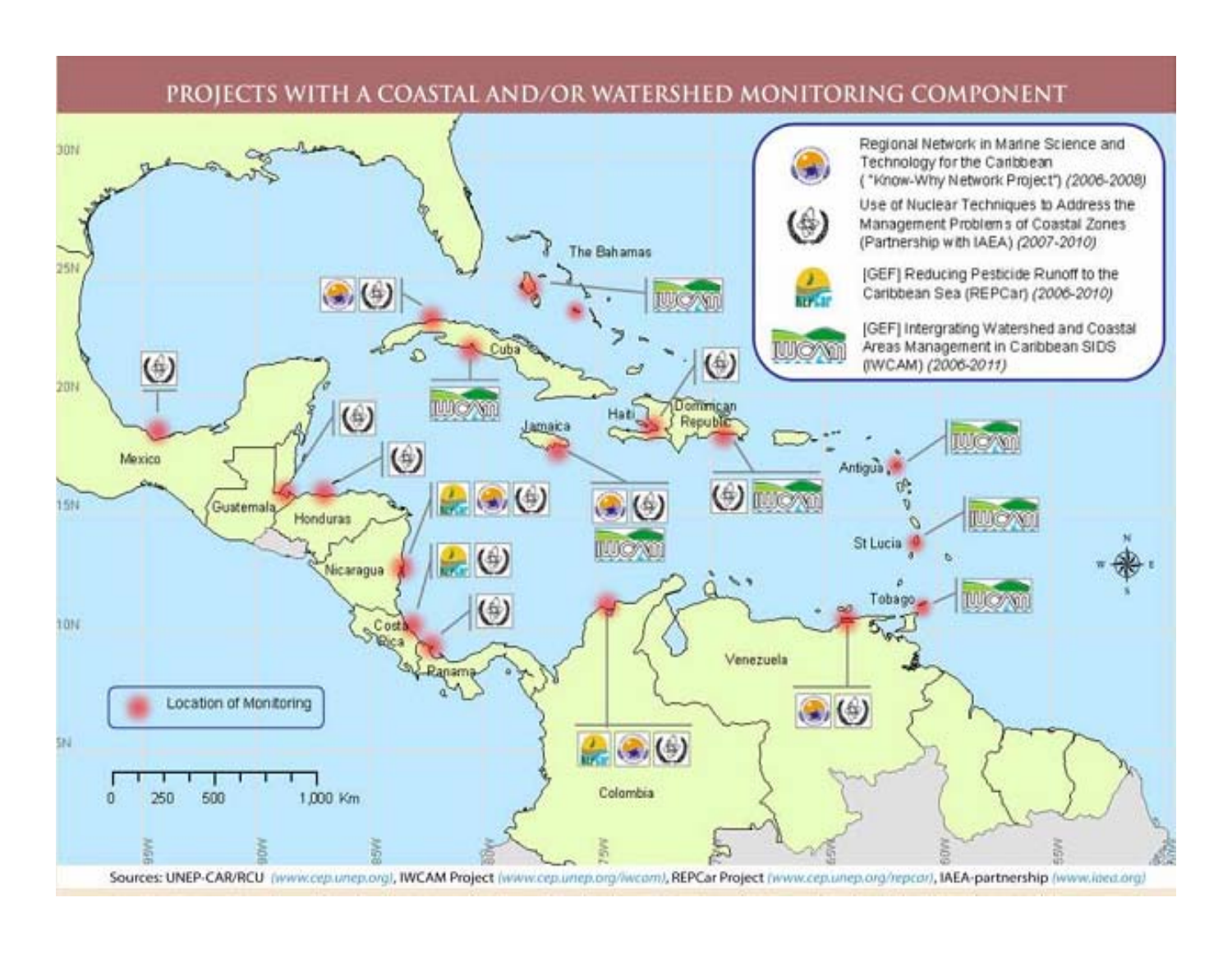### **Healthy Reefs for MAR ‐** *www.healthyreefs.org*

Most comprehensive ecosystem-based set of indicators – 58 tailored to MAR, 4 main indicators for score card:

**1.coral cover. 2. macroalgal 3. herbivorous fish 4. commercial fish** ( <sup>p</sup>lus environmental conditions e.g., salinity, temperature, nutrients)

**Figure 4.a. Healthy Reefs Conceptual Framework** 

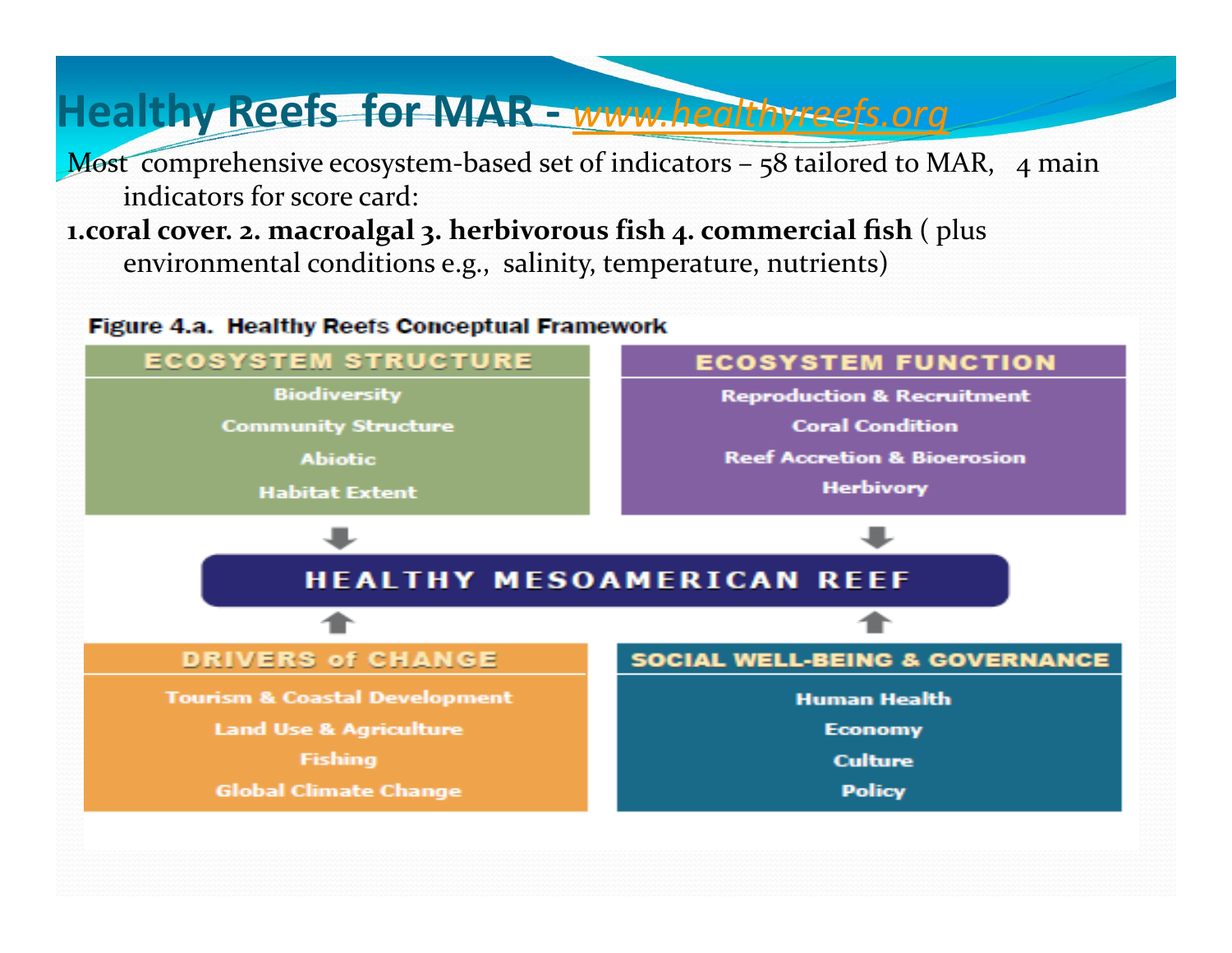## **Ongoing/Planned Projects**

**GEF CReW(IDB & UNEP) ‐ Harmonized data base for wastewater &**

**Visualization Tool**

**GEF IWEco(UNEP & UNDP) – Implementing water, land & ecosystem**

**managemen<sup>t</sup> in Caribbean SIDS**

**GEF CLME+ project (UNDP)**

**SocMon for Coastal Managers in the Caribbean**

*http://www.cavehill.uwi.edu/cermes/publications/SocMonCaribbean.pdf*

**Economic indicators of "Caribbean Coastal Capital Guide" (wri.org)**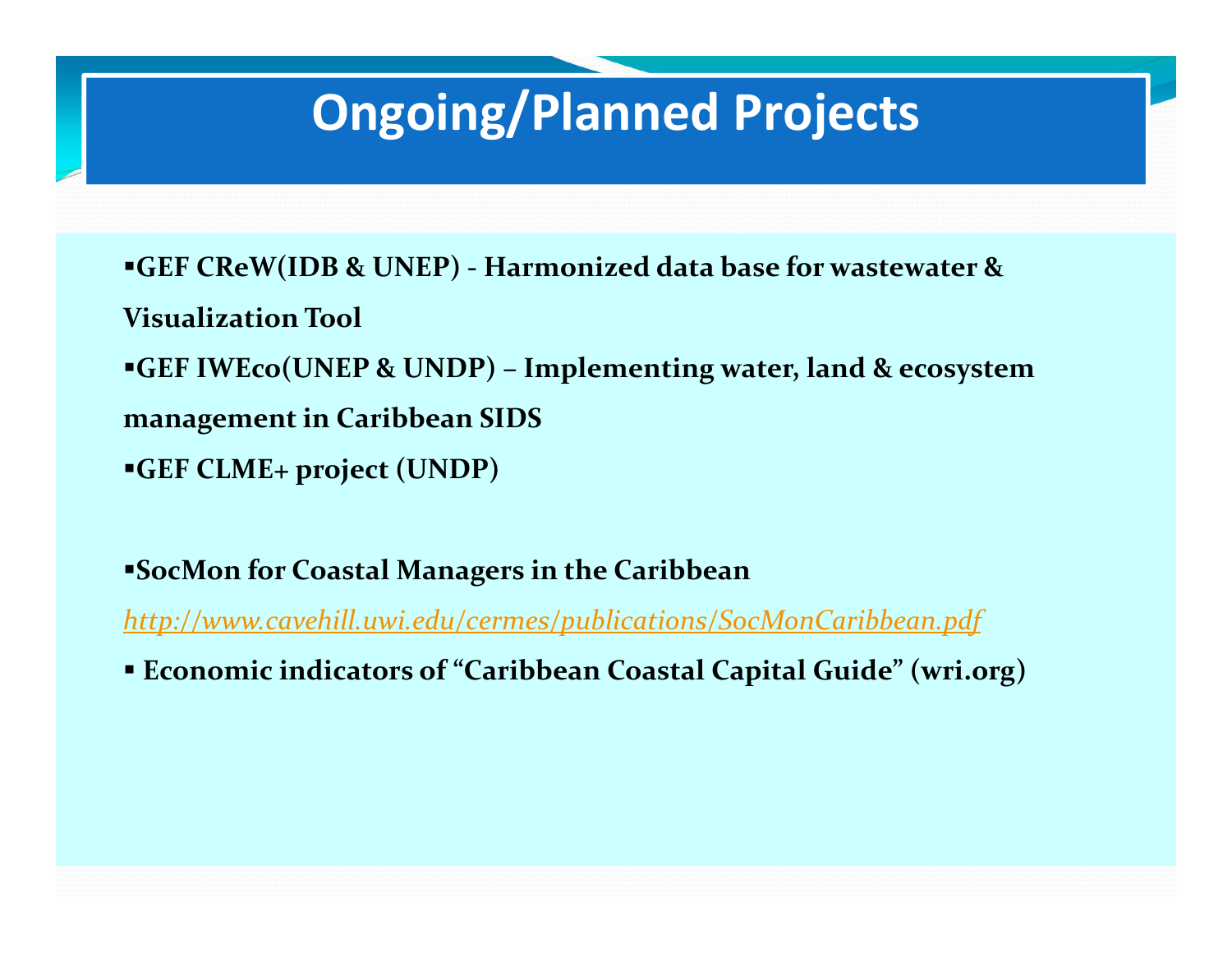### **Strategic Linkages**

- $\blacksquare$ Biodiversity Indicators Partnership *http://www.bipindicators.net*
- $\blacksquare$  UNEP GPA Partnerships on Wastewater, Nutrients & Marine **Litter**
- $\blacksquare$ UNEP Live – GEO Processes
- $\Box$  World Bank GPO ‐ Pollution and Water Quality Assessment for Caribbean
- $\blacksquare$ Caribbean Marine Atlas – IOC
- Ξ Regular Process of United Nations
- Post 2015 Development Agenda ‐ Targets on Oceans
- Ocean Health Index